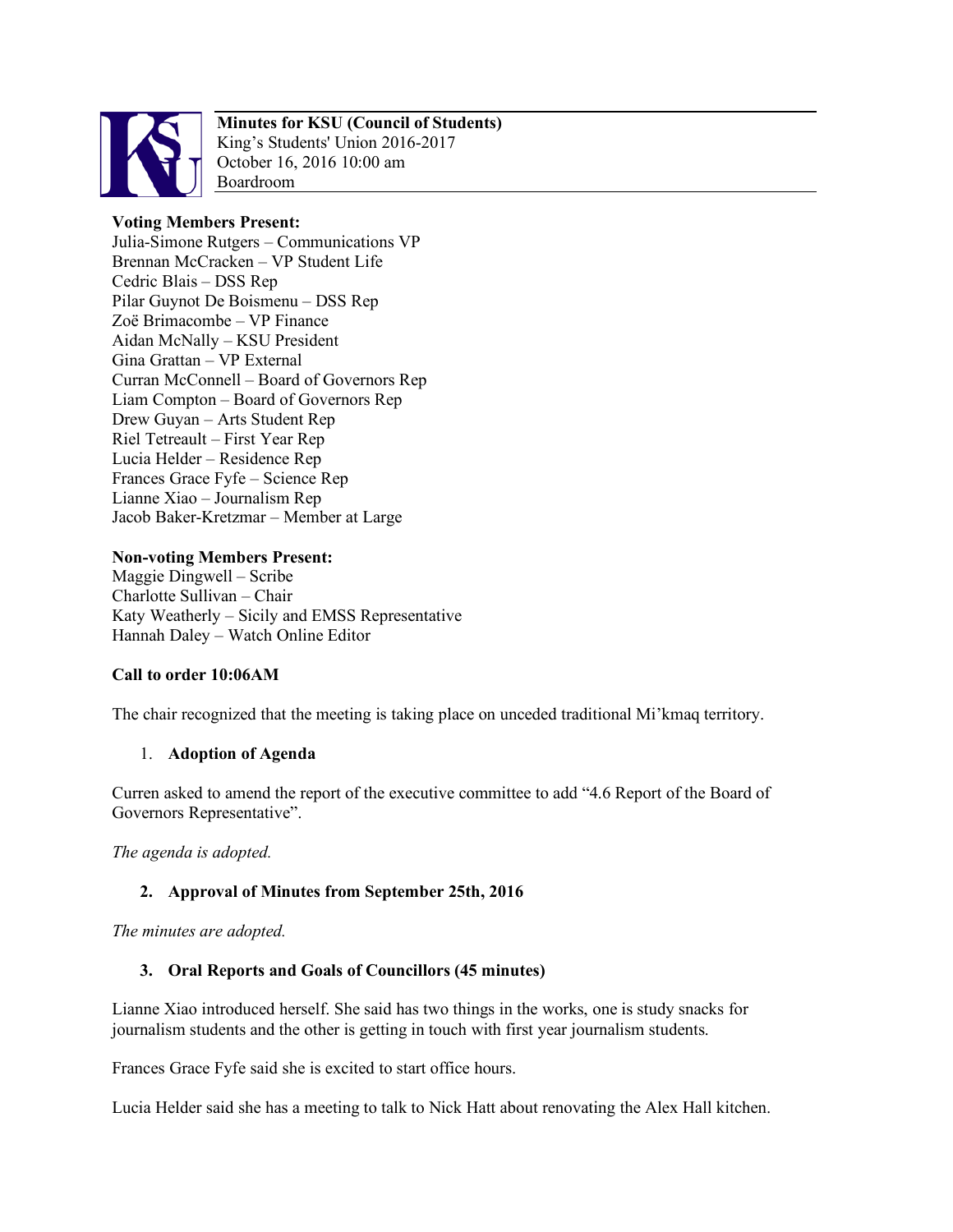Riel Tetreault said his current goal is to inform first year students about the services offered by the **KSU** 

Pilar Guynot De Boismenu had nothing to report

Cedric Blais said the DSS received access to their bank account.

Jacob Baker-Kretzmar said he was live blogging.

Drew Guyan said she has plans to get an email sent out to arts students.

## **4. Reports of the Executive Committee (attached)**

- **4.1: Report of the President**
- **4.2: Report of the Student Life Vice President**
- **4.3: Report of the Financial Vice President**
- **4.4: Report of the External Vice President**

Cedric Blais asked about where the regional planning meeting will be held. Gina Grattan said it will be in the Wilson Common Room.

# **4.5: Report of the Communications Vice President**

## **4.6: Report of the Board of Governors Representative**

Brennan McCracken asked about the work the Governance, Nomination and Human Resources Committee does to nominate new members of the Board. Aiden McNally explained the nomination process.

Jacob Baker-Kretzmar asked how many people were brought to the Board. Aiden answered that that there were four people brought to the Board during this meeting, not just the two she mentioned.

## **5. Action Items** *Society Ratification* 5.1 BIRT the King's Entrepreneurship Society (KES) be ratified as a Tier I society for the 2016/2017 academic year. *Moved by Brennan McCracken*

Brennan McCracken said that this was submitted by a master of journalism student hoping to build entrepreneurial skills at King's.

Frances Grace Fyfe asked what Tier I and Tier II society means. Brennan McCracken answered that Tier I said access all the services the KSU offer. He said Tier II gives societies more responsibility, they have bank accounts and give financial statements.

Pilar Guynot De Boismenu asked about the workshops they would offer. Brennan McCracken said he could get her in touch with the society executives.

*The motion is adopted.*

### 5.2 BIRT the King's Horror Film Society be ratified as a Tier I society for the 2016/2017 academic year. *Moved by Brennan McCracken*

Brennan McCracken said that this society is being brought forward by first year students. He said the goal was to bring students together to watch films and eat snacks.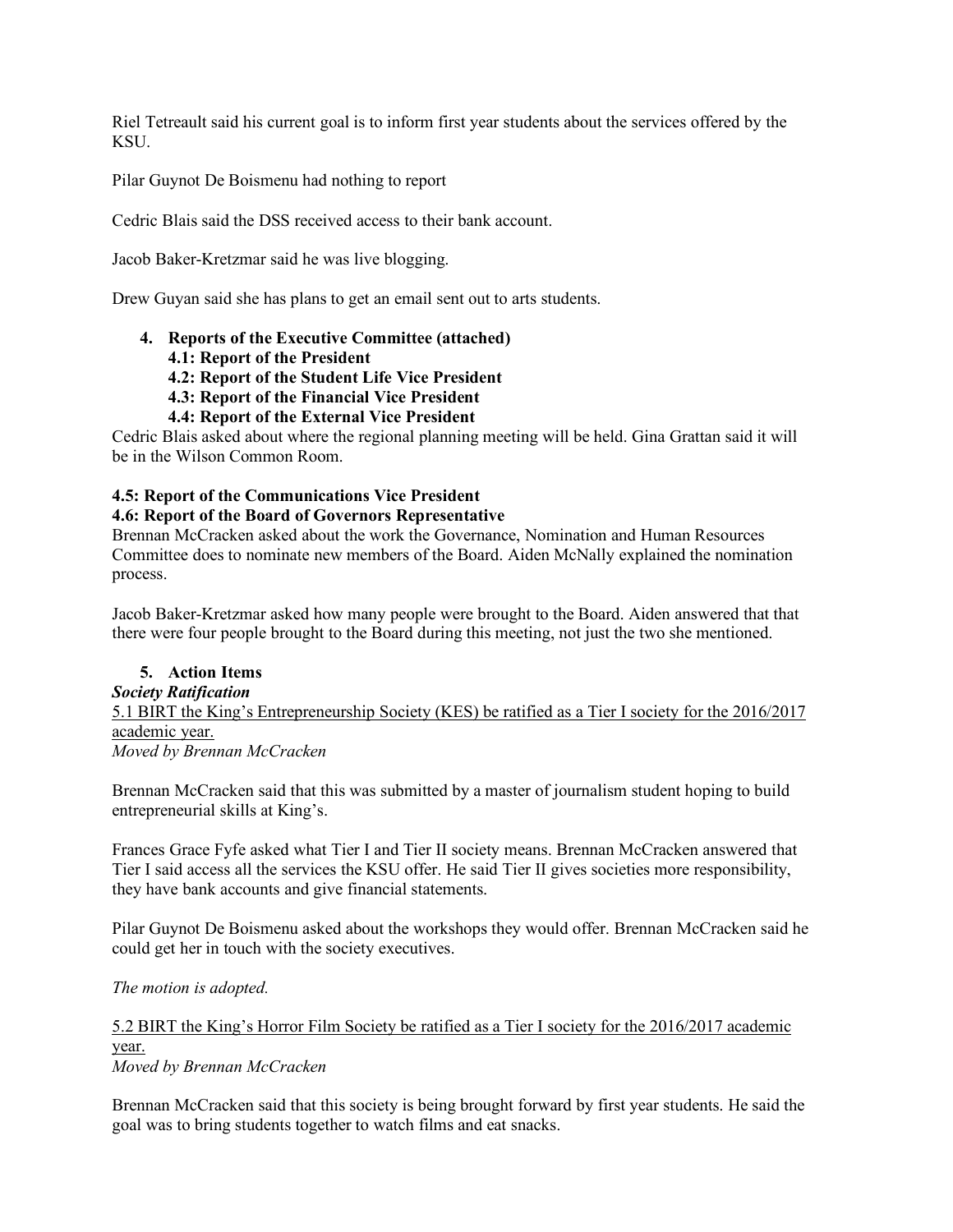### *The motion is adopted.*

### 5.3 BIRT Sicily: The King's Journal of Theology (Sicily) be ratified as a Tier I society for the 2016/2017 academic year. *Moved by Brennan McCracken*

Brennan McCracken said that Sicily comes from students hoping to bring the study of theology through the discipline of theology back into academic discourse.

Gina Grattan asked if this was a new society. Brennan McCracken said yes.

Cedric Blais asked what year the executives were in. Kate Weatherly said mostly 4th year.

Aiden McNally asked if Sicily planned on doing more than just a journal this year. wanted to Katy answered that this year, as it is their first, they only have plans for a journal but hope to expand to hosting panels where they have invite speakers to have discourse from different theological backgrounds in an academic context.

Brennan McCracken said he would be working with them to make sure that Sicily is as open and accessible as possible.

Cedric Blais asked about what faiths would be involved in the journal. Katy answered that they have not had any submissions yet and would be open to all papers that consider themselves religious or theological in nature.

Aiden McNally asked about who the editors would be and how they will compile the journal. Katy answered that there are plans to have an open call for at least two new editors and to diversify the religious beliefs of the editors. They have plans for at least one public meeting open to anyone interested in the journal.

### *The motion is adopted.*

#### 5.4 BIRT the Early Modern Studies Society (EMSS) be ratified as a Tier II society for the 2016/2017 academic year. *Moved by Brennan McCracken*

Brennan McCracken said the EMSS society exists to foster interest in the period. It is one of the departmental societies.

Zoë Brimacombe wondered about the lack of special designation in the motion. She moved to amend the wording of item to include special designation.

The amendment is adopted.

The motion now reads "5.4 BIRT the Early Modern Studies Society (EMSS) be ratified as a Tier II society with special designation for the 2016/2017 academic year."

The motion is adopted.

5.5 BIRT the King's Day Students' Society (DSS) be ratified as a Tier II society with special designation for the 2016/2017 academic year. *Moved by Brennan McCracken*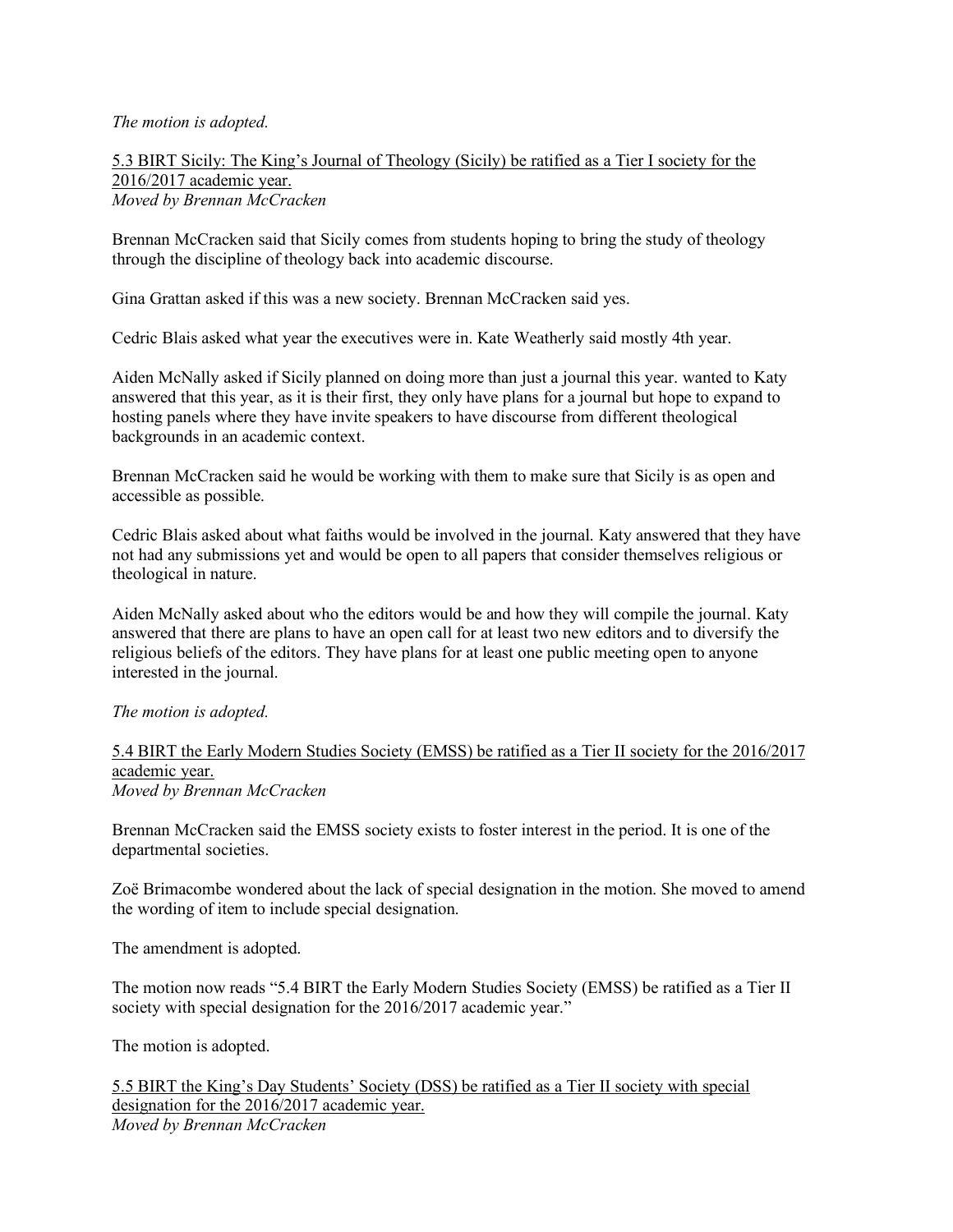Cedric Blais explained what the DSS does and that they are a levied society. He explained that they want to get ratified just in case they need special designation.

Zoë Brimacombe asked about how much their levy was. Cedric answered approximately \$7000 each semester or \$10 from each student.

Jacob Baker-Kretzmar asked if the levy was paid by all students asked about if this was just paid by day students. Cedric answered that it was only paid by day students.

Cedric Blais and Pilar Guynot De Boismenu abstained.

*The motion is adopted.*

5.6 BIRT the Nova Scotia Public Interest Research Group (NSPIRG) be ratified as a Tier II society with special designation for the 2016/2017 academic year. *Moved by Brennan McCracken*

Brennan McCracken explained this is a levy society and it will not change the levy even if they are ratified. It allows them to book rooms on campus. He explained what NSPRIG does.

Gina Grattan would like to speak in favour of this motion.

*The motion is adopted.*

5.7 BIRT the South House be ratified as a Tier II society with special designation for the 2016/2017 academic year. *Moved by Brennan McCracken*

Brennan McCracken explained this is a levy society and it will not change the levy even if they are ratified. It allows them to book rooms on campus. He explained what South House is.

Zoë Brimacombe said they started as a working group from NSPIRG.

Aiden McNally would like to speak in favour of this motion.

*The motion is adopted.*

*Aiden McNally motioned to recess for seven minutes at 11:09AM*

*Session recommenced at 11:17AM*

#### *Funding Requests*

5.8 BIRT the King's Dance Collective receive \$50 in contingent funding for an honorarium for Sara Coffin from Mocean Dance to lead a workshop on contact improv on October 27th. *Finance Committee recommends approval Moved by Zoë Brimacombe*

Zoë Brimacombe explained the funding request.

*The motion is adopted.*

5.9 BIRT the King's Dance Collective receive \$175 in contingent funding to pay for a pole dance workshop at Studio in Essence on October 22nd.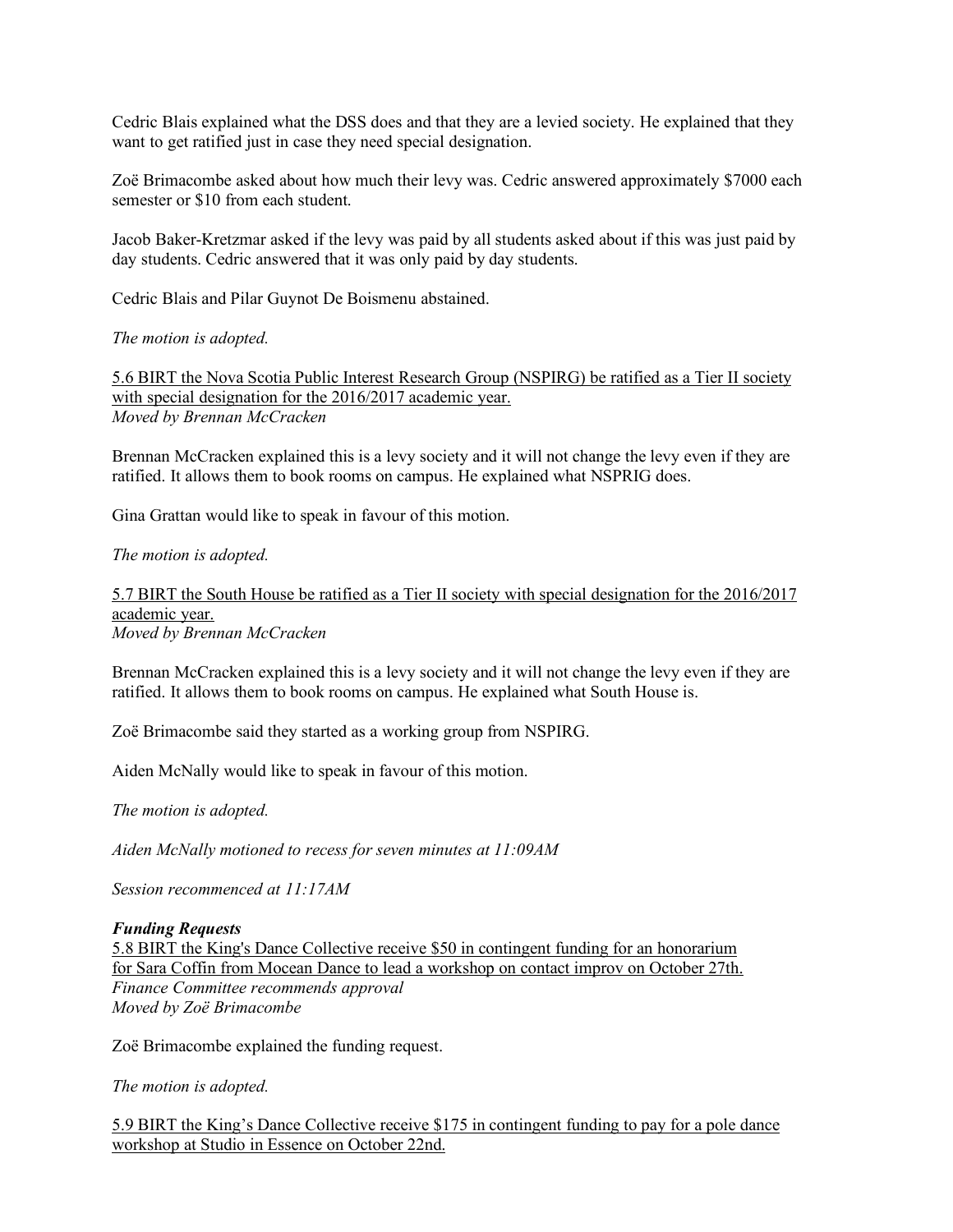*Finance Committee recommends approval Moved by Zoë Brimacombe*

Zoë Brimacombe explained that this workshop has been run in previous years and up to 18 students can participate. This funding would mean all the students could attend the workshop for free.

Aiden McNally asked how they would be choosing these 18 students. Zoë Brimacombe answered that she thinks it will be first come first serve.

*The motion is adopted.*

5.10 BIRT the King's PRIDE Society receive \$23.30 in contingent funding to purchase snacks for a halloween screening of Carmilla on October 24th. *Finance Committee recommends approval Moved by Zoë Brimacombe*

Zoë Brimacombe said they are planning to provide candies, cider, and chips.

Julia-Simone Rutgers would like to speak in favour of this.

*The motion is adopted.*

5.11 BIRT the King's PRIDE Society receive \$15.84 in contingent funding to purchase snacks for their Annual General Meeting on October 20th. *Finance Committee recommends approval Moved by Zoë Brimacombe*

Zoë Brimacombe said that this is the most darling funding request they are purchasing Oreos and chips for their General Meeting.

Brennan McCracken asked about the location. Zoë Brimacombe answered the Fraise Room.

Brennan asked Zoë to explain difference between contingent and noncontingent. Zoë answered that contingent funding is when societies buy things and then the KSU reimburses them. Noncontingent funding is when after council the KSU would write a check and the money would be send to the society.

*The motion is adopted.*

5.12 BIRT the Dal/King's Fashion Show Design Society receive \$1000 in non-contingent funding to help cover the costs of putting on their Vaudeville Fashion Show Fundraiser on March 5th. *Finance Committee recommends approval Moved by Zoë Brimacombe*

Zoë Brimacombe said this society has applied for funding for the past two years. She explained the fashion show. The rest of their funding is being applied for through Dalhousie. Zoë has not heard back about how many King's students are involved.

Zoë would like to move to table this motion until she can get more information about how many King's students are involved.

Aiden McNally would like to speak in favour of tabling this conversation.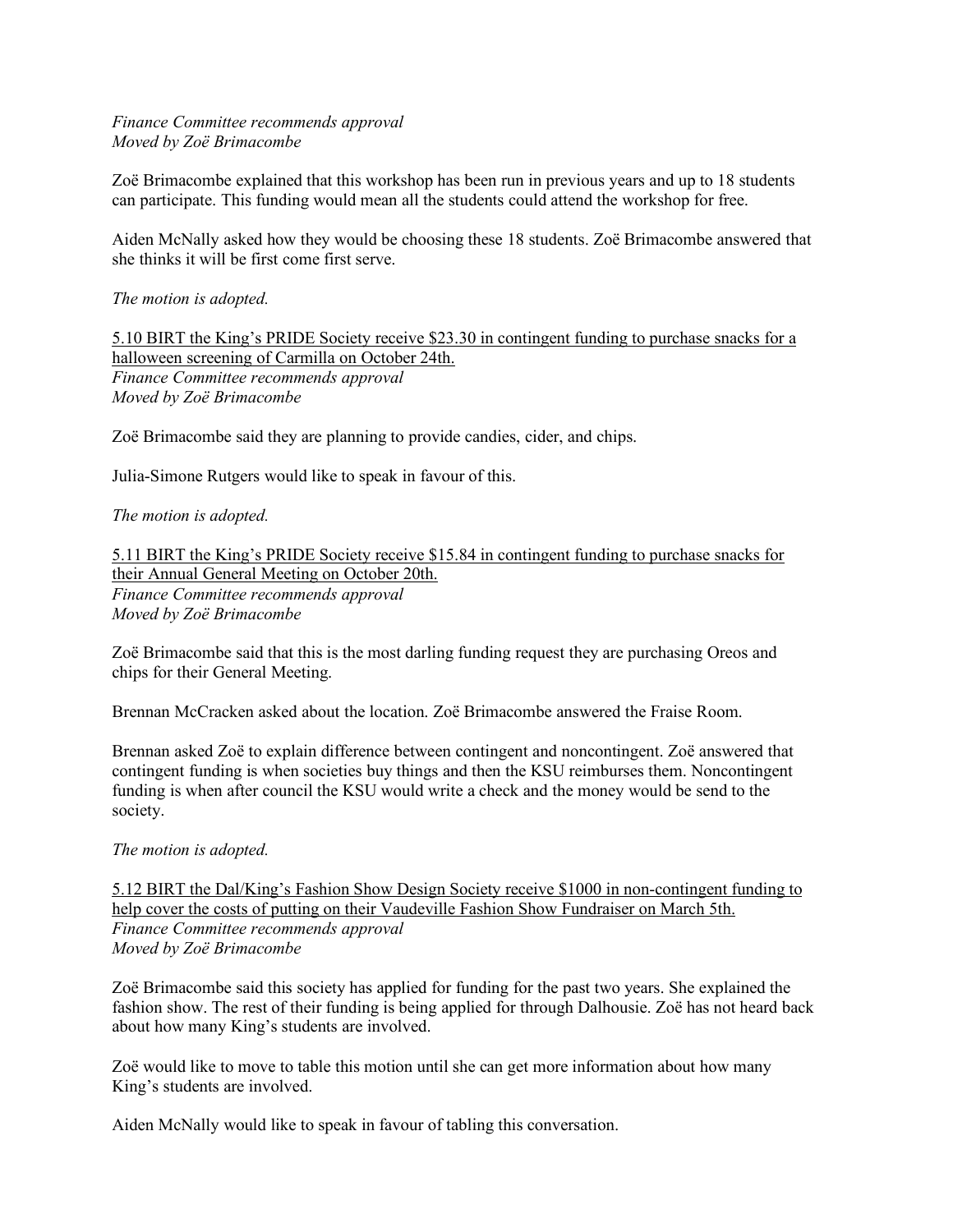Pilar Guynot De Boismenu asked about Dress for Success. Zoë answered that it was a charity that provides business clothing for people who cannot afford business attire for interviews.

Curren McConnell said that because it's a lot of money we should table it. Zoë answered that it wasn't as much as he estimated.

Cedric Blais asked about how much money they will be asking for from Dalhousie. Zoë answered that they will be asking for roughly \$2000 from them.

Brennan McCracken said that this is a great conversation, but the focus right now should be on if we're going to table the motion.

Aidan McNally said that being said now is a good time to ask questions.

Jacob Baker-Kretzmar asked which other organizations they were going to be asking for funding from as he knows of organizations at Dalhousie where they can seek funding. Zoë answered that they specified Dal after Dark, DSU, and personal fundraising events.

### *The motion is tabled.*

5.13 BIRT Students Advocating for Representative Curricula receive \$105.90 in non-contingent funding to purchase cakes and decorations for the Wall of Women anniversary on either November 14th or 18th. *Finance Committee recommends approval Moved by Zoë Brimacombe*

Zoë Brimacombe explained the history of the wall of women. She noted that SNARc is an active society, so even though the request isn't too large that it is important to think about it in terms of what other funding they will be requesting.

Jacob Baker-Kretzmar asked about non-contingent funding. Zoë said it was a typo in the original wording of request.

Gina Grattan speaks in favour to get gluten free cake.

*The motion is adopted.*

5.14 BIRT the KFFS receive \$33 in contingent funding to purchase cheese and bread for a film screening on October 18th. *Finance Committee has no recommendation Moved by Zoë Brimacombe*

Zoë Brimacombe said it's not recommended because there was an error in the date on their funding request.

Curren McConnell asked about why it wasn't recommend. Zoë re-explained.

The motion is adopted.

### 5.15 BIRT the King's Foreign Film Society (KFFS) receive \$50 in contingent funding to

purchase snacks and pop for a Halloween screening of Let The Right One In on October 25th. *Finance Committee recommends amendment*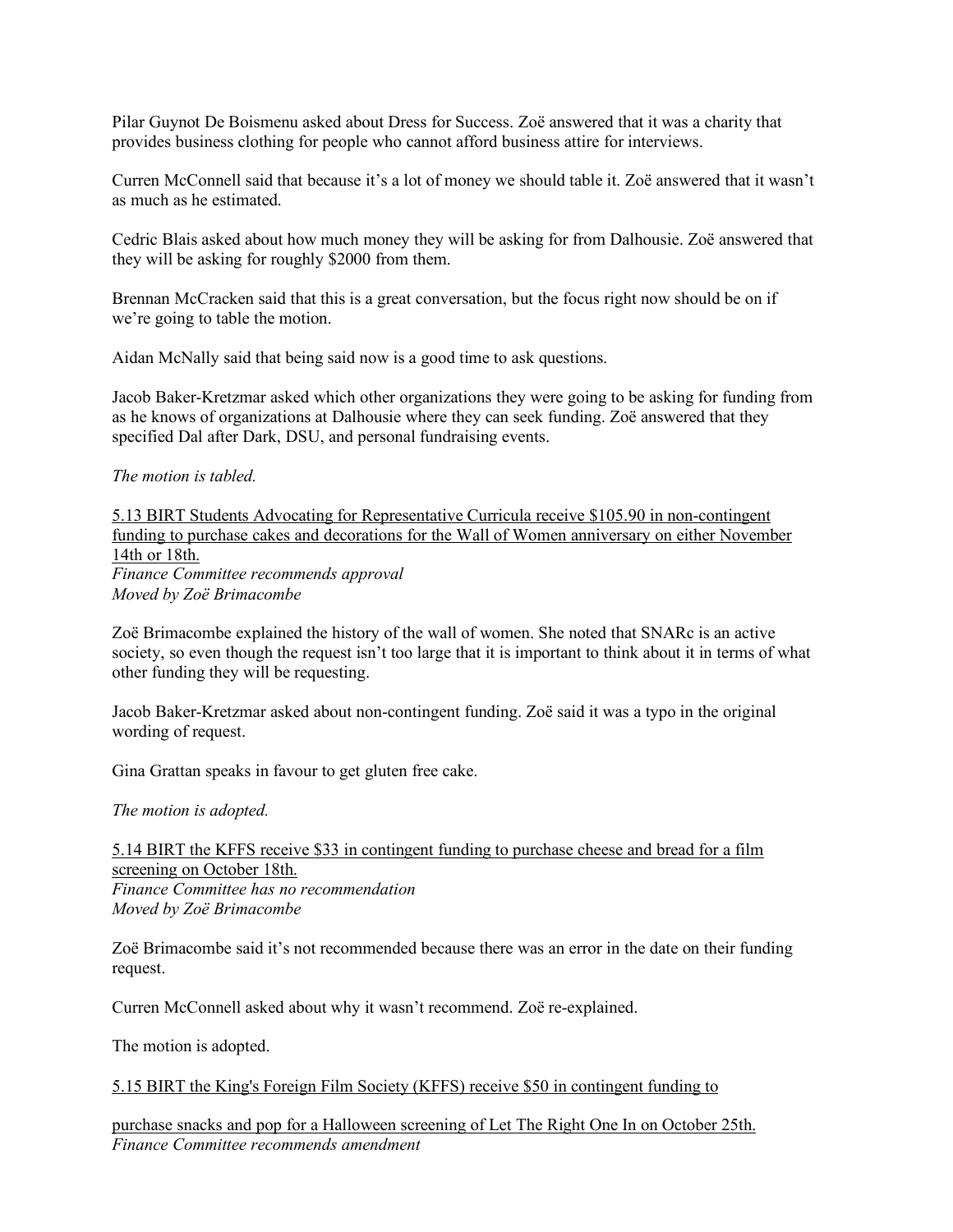### *Moved by Zoë Brimacombe*

Zoë Brimacombe explained what they were asking for funding for. Zoë would like to move to amend this motion by striking out \$50 and making it \$33 instead.

Jacob Baker-Kretzmar said he doesn't know about the other movie, but that he thinks they are asking for more funds as a Halloween event might have a higher turnout.

Cedric Blais would like to second what Jacob said.

Gina Grattan said that because they have not priced out what the snacks they want to purchase are, she does not feel confident with this motion.

Zoë said that the funding request just specifies that they would be purchasing pop and snacks and so would maybe get more food for their money than if they were to be purchasing cheese and bread.

Aiden McNally would like to speak in favour of this amendment.

### *The amendment is adopted.*

*The motion now reads "5.15 BIRT the King's Foreign Film Society (KFFS) receive \$33 in contingent funding to purchase snacks and pop for a Halloween screening of Let The Right One In on October 25th."*

*Cedric Blais said that the KFFS had probably been hoping to buy snacks on top of the cheese and bread, but recognizes that their funding request was vague.*

#### *The motion is adopted.*

5.16 BIRT the King's Horror Film Society receive \$60 in contingent funding to purchase miscellaneous snacks for a Classic Horror Movie Night on October 20th. *Finance Committee recommends amendment Moved by Zoë Brimacombe*

Zoë Brimacombe explained that this society had just been ratified. She followed up with this society to learn more about the event and had just received a response during council. The response indicated that they were expecting 10-15 people and were hoping to spend \$30 on chips and \$30 on popcorn. Zoë recommend an amendment because snacks weren't priced out and it's the first event.

Frances Grace Fyfe said that the Pride Society had done the best job of requesting funds and moves to change the requested amount from \$60 to \$25 for this event.

Gina Grattan asked how the KSU would justify the amendment.

Pilar Guynot De Boismenu said we see similar events in the \$25 dollar range and this is the first event for the society.

Aiden McNally said Gina Grattan made a good point and that \$25 seemed like an arbitrary amount. She said she would like to be lenient because it is a society put forward by first years, but the society needed to clarify.

Lucia Helder said that \$60 is a lot of money for snacks for 10-15 students.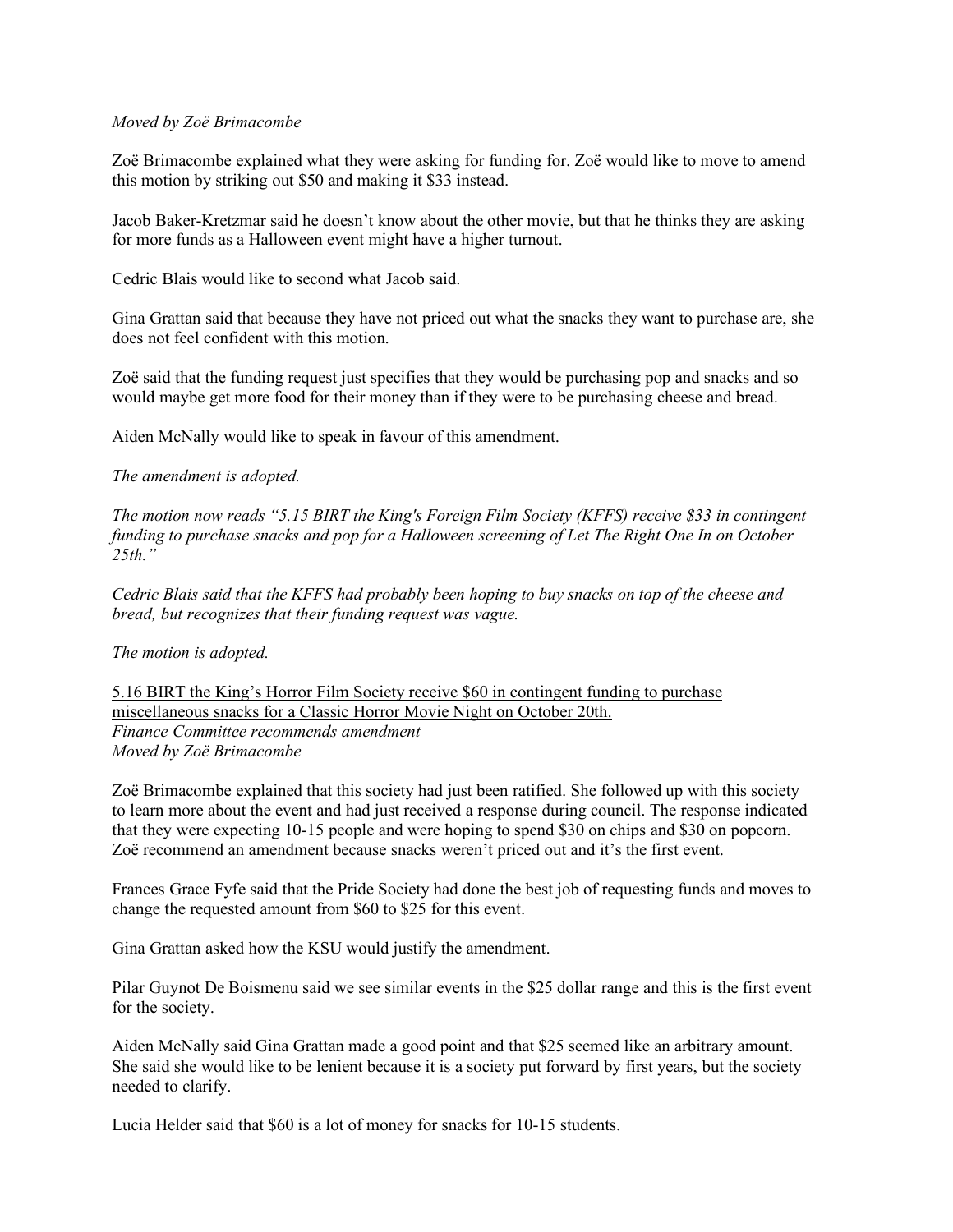Julia-Simone Rutgers said that with her experience of purchasing snacks for large events, \$60 is too large of a sum for an event with roughly 20 students. She recommends the \$25 amendment. She asked how we would communicate the amendment to the society and explain how we picked the number.

Curren McConnell recommended we mention how specific the Pride Society was and asked how many people Pride was expecting at their meeting. Julia-Simone said the Pride Society is expecting around 10-20 people.

Drew Guyan said the high number of screening events around Halloween is something to consider for the funding request.

Liam Compton asked how many students the KFFS typically sees at meetings. Zoë answered that she didn't know and that comparing all of the motions to each other is not helpful.

*The amendment is adopted.*

The motion now reads: "5.16 BIRT the King's Horror Film Society receive \$25 in contingent funding to purchase miscellaneous snacks for a Classic Horror Movie Night on October 20th."

Riel Tetreault said that even though this request seems unprepared, it is because the society is being spearheaded by first years who are still trying to figure things out.

Zoë said that she does talk to societies after their funding requests are voted on and is open to chatting with them about how to improve their requests for next time.

*The motion is adopted.*

5.17 BIRT the Early Modern Studies Society (EMSS) receive \$135 in non-contingent funding to purchase pizza and snacks for a Halloween Horror Screening, tentatively scheduled for October 27th. *Finance Committee has no recommendation Moved by Zoë Brimacombe*

Katy Weatherly said EMSS plans on having a lecture with Katherine Morris first to talk about Witches in the Early Modern era. They will then be showin "The Witch" which is an early modern horror movie. Katy said she did the budget based on the budget last year and she is willing to cut the budget.

Zoë Brimacombe noted that this request was based off of a similar event last year. She said that this is a non-contingent funding request and would like to know why they are not using the funds currently in their bank account. Katy said their bank account is currently the pillow costs for Babel in case anything unexpected comes up.

Zoë asked about the funding requests for Babel later in the semester. Katy said she couldn't speak to them currently.

Zoë said there is no recommendation because she had questions for EMSS that were not answered before the finance committee met. Finance committee did seem to speak in favour but found the number a little bit high.

Aiden McNally asked where it was being held. Zoë said in Alumni Hall.

Frances Grace Fyfe asked if you had to be an EMSP student to attend. Katy said no.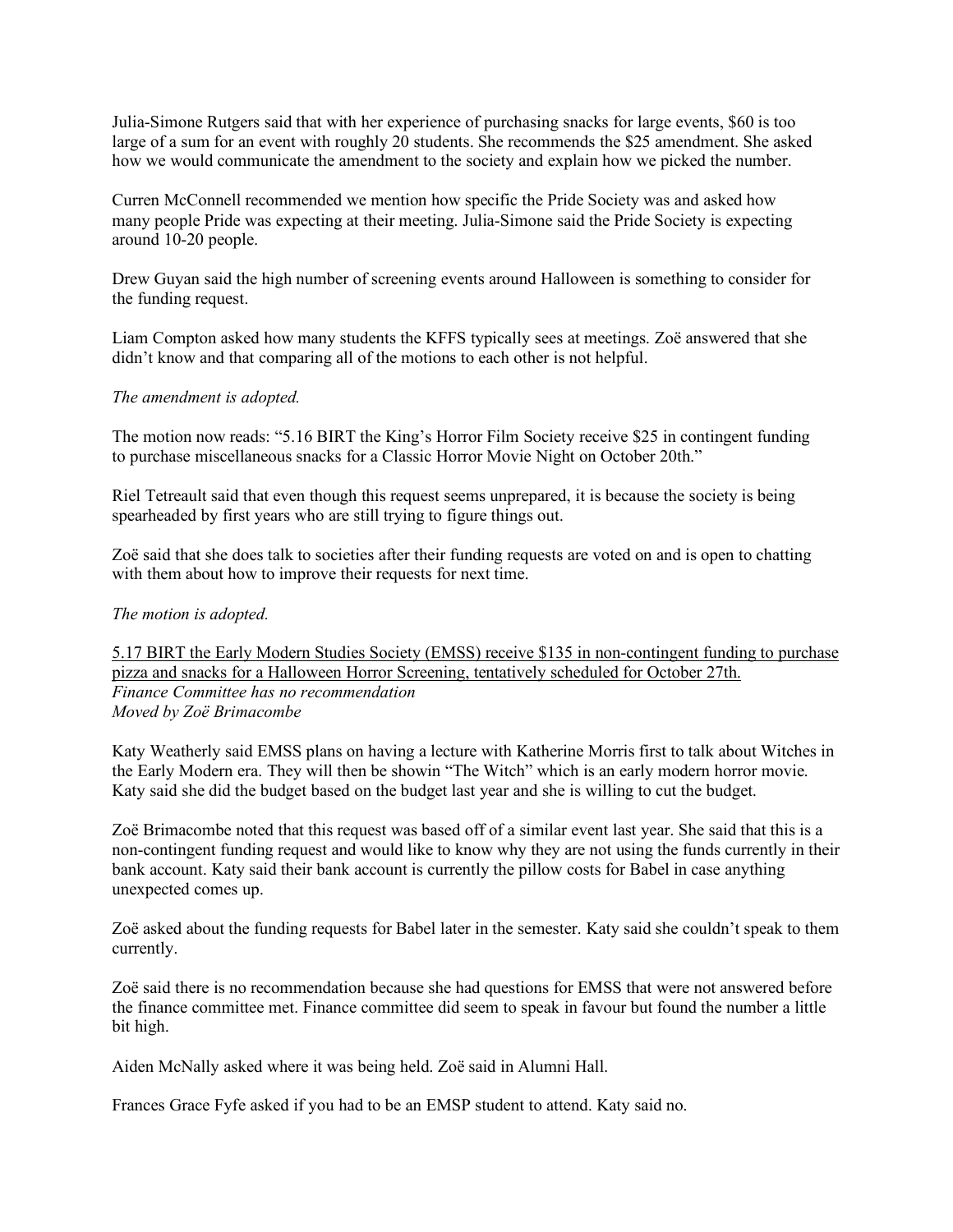Curren McConnell asked about how it had been priced out. Zoë said the snacks have been priced out more in depth than she had mentioned originally and that it all made sense.

Aiden McNally would like to speak in favour because of the location alumni hall and the nature of the event being larger than the other funding requests due to it being an EMSS event.

### *The motion is adopted.*

5.18 BIRT EMSS receive \$160 in non-contingent funding to purchase wine and cheese for the launch of their journal Babel, date to be determined. *Finance Committee has no recommendation Moved by Zoë Brimacombe*

Zoë Brimacombe would like to amend the motion to strike out the comma after Babel and the remainder of the motion and add November 2nd.

The motion now reads "5.18 BIRT EMSS receive \$160 in non-contingent funding to purchase wine and cheese for the launch of their journal Babel on November 2nd."

Zoë said the date had not been set when they initially got the request, and she would like to table this motion until next council when she can get more information from EMSS.

Jacob Baker-Kretzmar said that the event is taking place on the day of action. Katy Weatherly said that was not realized when they set the date and so that would be discussed.

#### *The motion has been tabled.*

5.19 BIRT the King's Outdoor and Sustainability Society (K-OSS) receive \$200 in contingent funding for an honorarium for Caribou Legs for a talk on October 20th. *Finance Committee recommends approval Moved by Zoë Brimacombe*

Zoë Brimacombe said Caribou Legs is a man running across Canada to raise awareness for missing indigenous women and girls. She said the event would be potentially being co-hosted with a group at Dal. Zoë said that this is an important conversation.

Pilar Guynot De Boismenu asked where the event would be held. Zoë answered the Manning Room.

Jacob Baker-Kretzmar said that this is a fantastic event. He asked if the date was set. Zoë answered that the date was a tentative date.

Curren McConnell asked about the contingent nature of the funding request. Zoë answered that if they don't end up holding the event, the KSU would not pay them money.

Gina Grattan asked if this event was in partnership with Divest Dal. Zoë answered that she was sure who they would be partnering with.

Aiden McNally said in light of collaboration with Dalhousie, the place of the event does matter and it should happen on King's Campus.

*The motion is adopted.*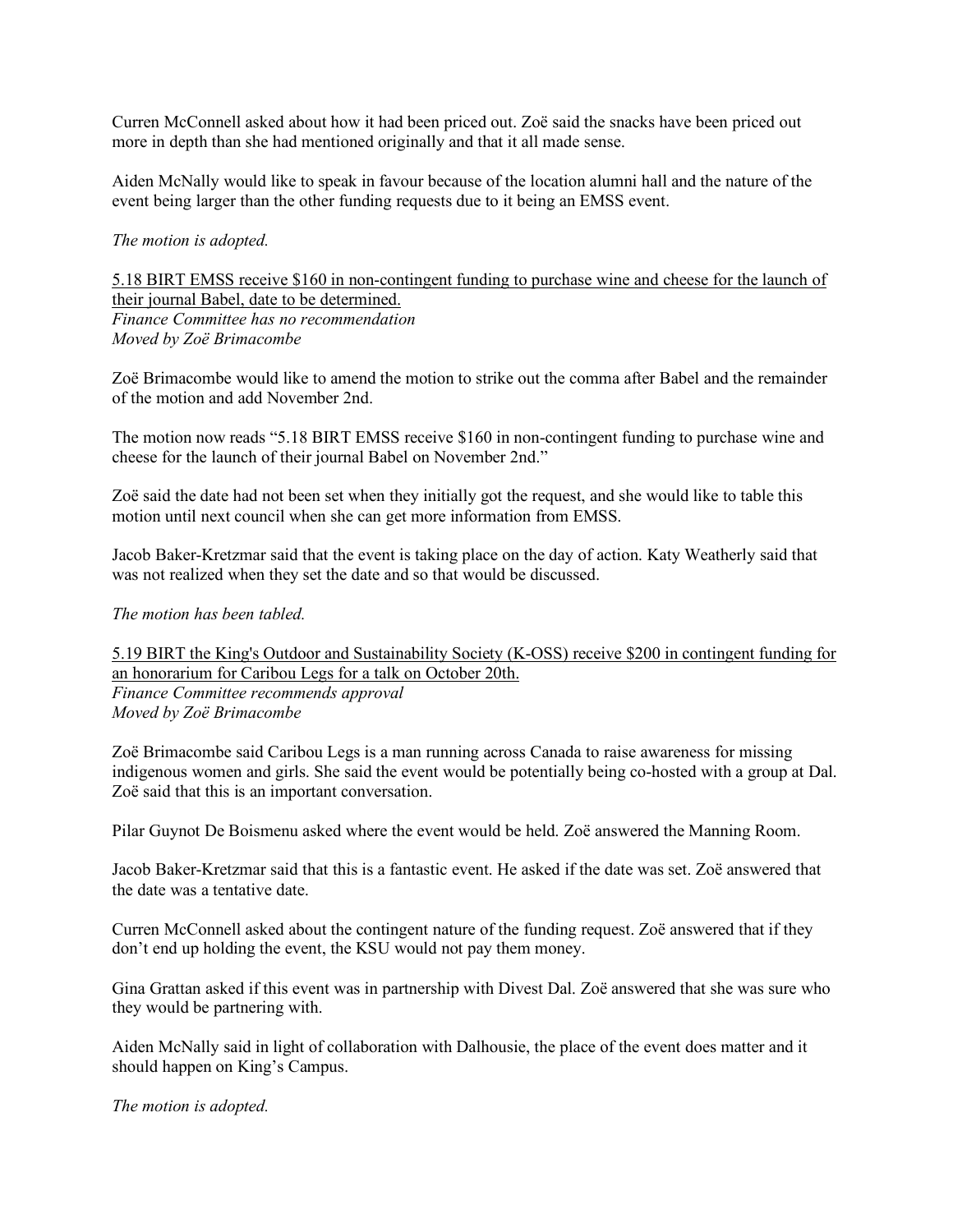## 5.20 BIRT K-OSS receive \$68.94 in contingent funding to purchase snacks for three regular meetings throughout the fall semester. *Finance Committee recommends approval Moved by Zoë Brimacombe*

Zoë Brimacombe said that they are requesting funding in lump sum. They normally have 12-15 people so the money is about approximately \$23 a meeting. She said they wanted to get a mini DSU food box and hummus.

Jacob Baker-Kretzmar asked what a food box was. Julia-Simone Rutgers answered that the food box is full of local veggies. She spoke in favour.

Aiden McNally said that the DSU food box is a service of the DSU explained what the DSU market was. She spoke in favour of the motion as the funding will go back into a student run service.

### *The motion is adopted.*

5.21 BIRT K-OSS receive \$550 in contingent funding for a car rental and gas money to travel to Ottawa for Climate 101 and Climacon taking place over the course of October 23rd, 24th, and 25th *Finance Committee recommends amendment Moved by Zoë Brimacombe*

Zoë Brimacombe said the funding request was made to send students to two important climate events in Ottawa. She explained what Climate 101 and Climacon are. She said that accommodation is covered so these costs are only for transportation. There are students from Dalhousie attending the events as well and the transport would be split between them. There would be three students from Dalhousie attending and two from King's. K-OSS would be sending students to the conference to be better equipped to hold workshops throughout the year and for the students to gain networking opportunities.

Zoë Brimacombe explained that before this year the KSU offered travel bursaries but they had been cut from the budget. They had found that the money was not helping the students who needed it.

Zoë proposed an amendment to the motion. She would like to strike out \$500 and replace it with \$200 which would amount to \$100 per student. This amendment is inline with what the KSU had done in the past with travel bursaries.

Curren McConnell asked if the \$100 was an arbitrary number. Zoë answered that their original funding request had been \$550 for 5 King's students to attend so it followed the ratio of their initial request.

Cedric Blais asked about the involvement of Divest Dal and if they would be sharing the cost of transport. Zoë answered that she had asked for information from the society as to how the travel arrangement was going to work and Divest Dal's budget but that she had not received any information from K-OSS.

Liam Compton asked about the funds should more students chose to attend. Zoë answered that the event was in a matter of days so she assumed the attendees were finalized.

Jacob Baker-Kretzmar said the funding request was small for how much transportation would cost.

Pilar Guynot De Boismenu said renting a car seemed a strange choice for a sustainable society. Drew Guyan agreed.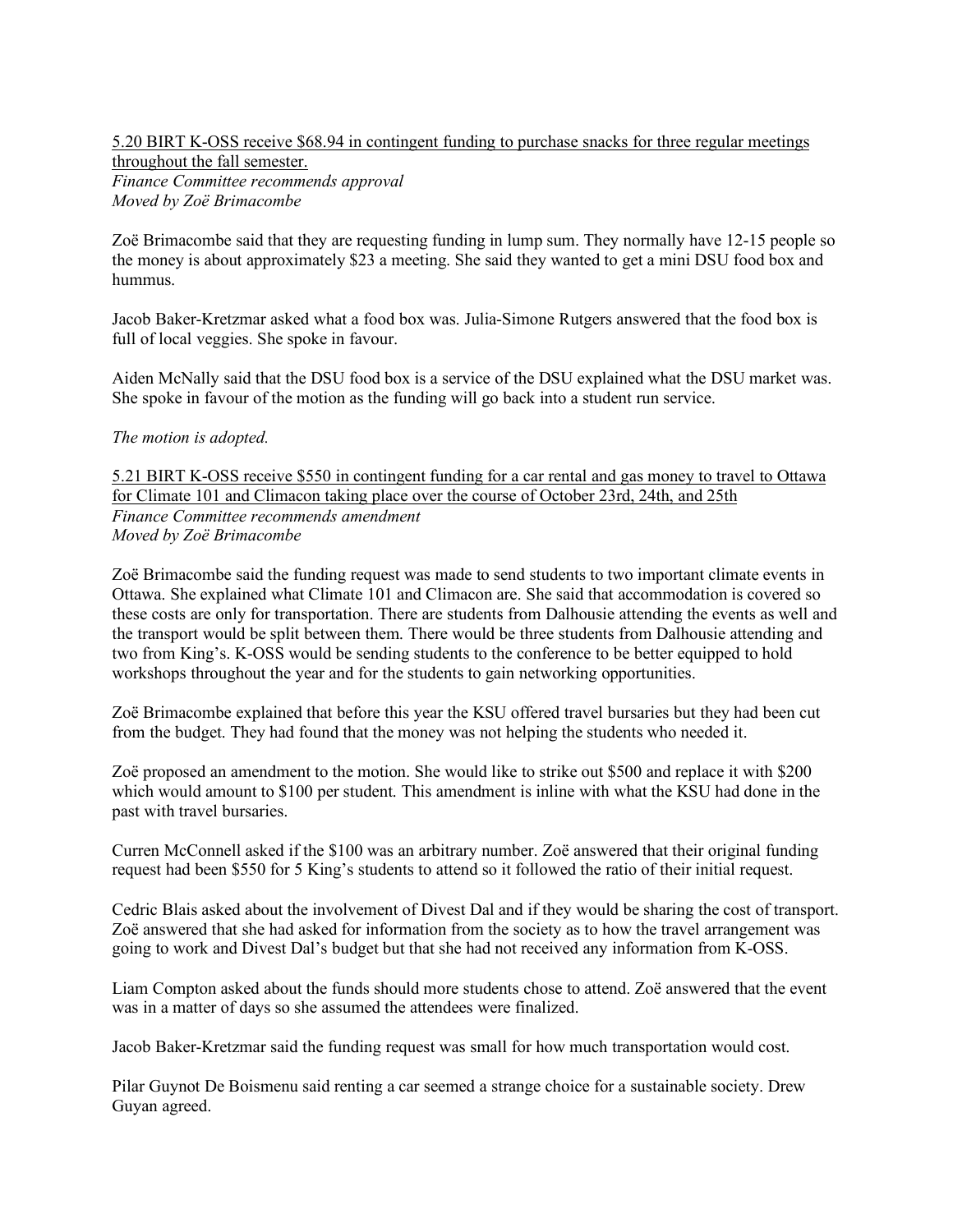Zoë Brimacombe said that initially she had received a funding request from Divest Dal for \$2,000-\$4,000 to rent a bus for King's/Dalhousie students to attend the conference. She explained the limitations of the KSU budget to Divest Dal and that they only give money to King's ratified societies. That was when the request changed to the current motion.

Aiden McNally spoke in favour to the \$200 amendment. She said it was consistent with the KSU's history of travel bursaries. She said least we can give is \$200 for travel per student. Aiden said she did not think it was productive to talk about their choice of travel.

Julia-Simone Rutgers agreed with Aiden McNally. She said that \$200 follows precedent but asked if the finance committee would feel comfortable giving K-OSS more than \$100 per student. Zoë Brimacombe answered that she felt comfortable at \$100 per student.

*Zoë Brimacombe would like to call to question the amendment.*

*The motion is adopted.*

*The amendment passes.*

*The motion now reads "5.21 BIRT K-OSS receive \$200 in contingent funding for a car rental and gas money to travel to Ottawa for Climate 101 and Climacon taking place over the course of October 23rd, 24th, and 25th"*

Cedric Blais asked if the funding could extend beyond \$200 if more students want to attend the conference. Zoë answered no.

Gina Grattan said that she was conflicted. She said that the conference was important to attend but that she was not comfortable with setting a new precedent of travel requests through society funding.

Zoë Brimacombe said she was in favour of this motion as there have been cuts to sustainability on campus this year and she is happy to see K-OSS taking initiative to plan events.

Zoë motions to amend the motion by striking out "a car rental and gas money to".

*The amendment is adopted.*

*The motion now reads "5.21 BIRT K-OSS receive \$200 in contingent funding for travel to Ottawa for Climate 101 and Climacon taking place over the course of October 23rd, 24th, and 25th."*

Julia-Simone Rutgers said that this was not an unreasonable amount and that support societies travel is what society funding is in part for.

Gina Grattan noted that the KSU had previously funding journalism students going to CTV and that the only difference was that Ottawa was further away.

Curren McConnell said that he is in favour, but would like to note that this makes society executives the gate-keepers to travel funding. There had been discussion of a privacy in terms of needing to know the financial situation of students to provide funding in the past.

Cedric Blais is in favour of the motion.